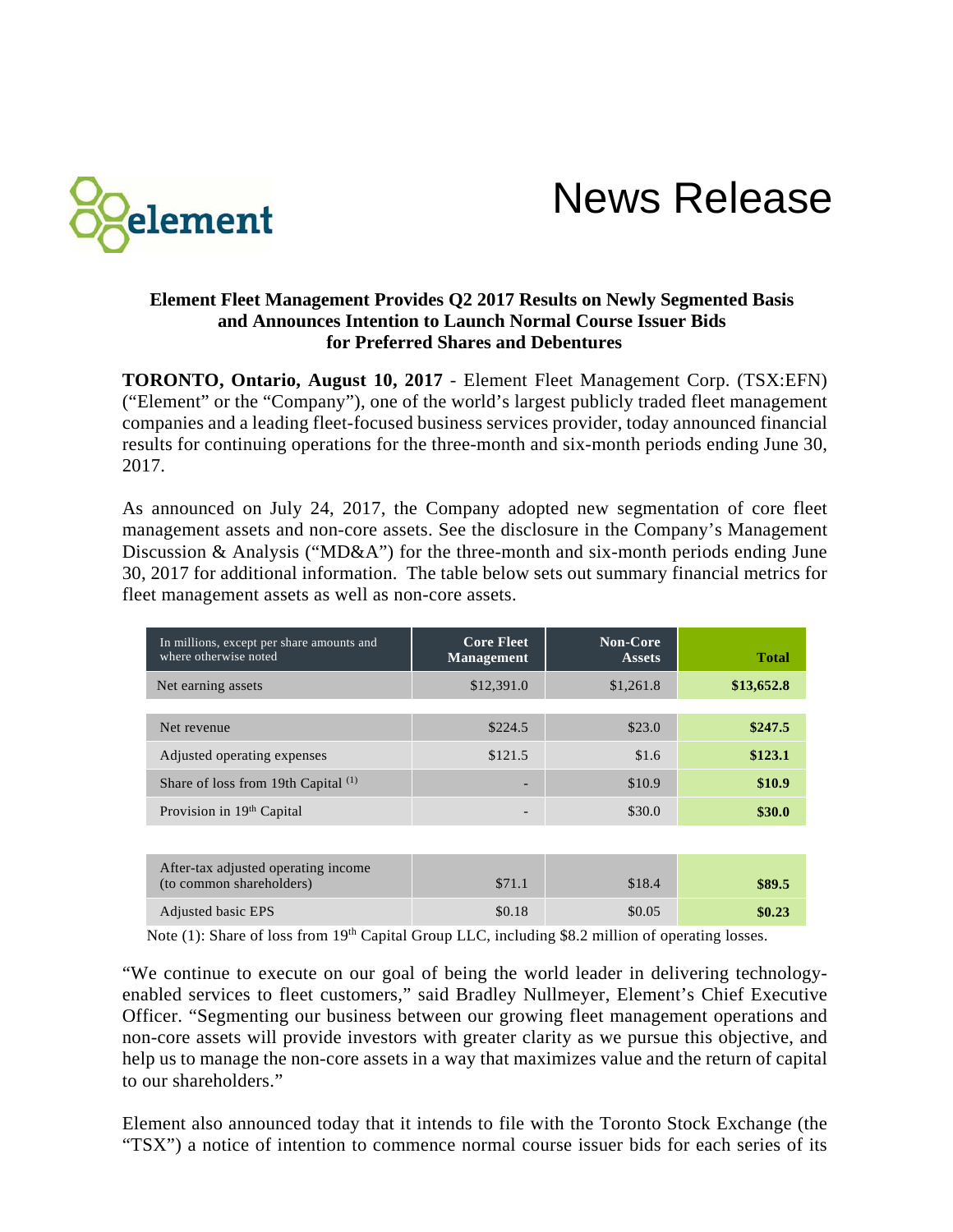issued and outstanding preferred shares and debentures. The proposed normal course issuer bids would provide the Company with a flexible way of rebalancing its capital structure while returning value to security holders that choose to participate.

# **Key Q2 2017 core fleet management financial data:**

- Core fleet management net revenue was \$224.5 million, up 0.9% from \$222.5 million in Q2 2016 and up 5.9% from \$212.0 million in Q1 2017.
- Core fleet management service and other revenue was \$143.4 million, up 5.9% from \$135.4 million in Q2 2016 and up 11.6% from \$128.4 million in Q1 2017.
- Core fleet management net interest and rental revenue was \$81.0 million, down 6.9% from \$87.1 million in Q2 2016 and down 3.0% from \$83.6 million in Q1 2017.
- Core fleet management after-tax adjusted operating income (as defined in the MD&A for the quarter) was \$71.1 million or \$0.18 per share (basic) attributable to common shareholders, compared with \$77.1 million or \$0.20 per share in Q2 2016 and \$68.6 million or \$0.18 per share in Q1 2017.
- Core fleet management originations were \$1.91 billion, up 15.2% from \$1.66 billion in Q2 2016 and up 38.4% from \$1.38 billion in Q1 2017.
- Core fleet management total average earning assets were \$12.4 billion, down 0.5% from \$12.5 billion in Q2 2016 and relatively unchanged from Q1 2017.

## **Key H1 2017 core fleet management financial data:**

- Core fleet management net revenue was \$436.5 million, down 2.9% from \$449.7 million in H1 2016.
- Core fleet management service and other revenue was \$271.8 million, up 0.8% from \$269.6 million in H1 2016.
- Core fleet management net interest and rental revenue was \$164.6 million, down 8.6% from \$180.0 million in H1 2016.
- Core fleet management after-tax adjusted operating income was \$139.7 million or \$0.36 per share (basic) attributable to common shareholders, compared with \$150.9 million or \$0.39 per share in H1 2016.
- Core fleet management originations were \$3.29 billion, relatively unchanged from in H1 2016.
- Core fleet management total average earning assets were \$12.47 billion, down 2.9% from \$12.84 billion in H1 2016.

## **Operations update**

Element opened the Xcelerate platform to all of its customers in early 2017, allowing them to harness a wide range of fleet and third-party data and apply it to make fleets safer, smarter and more productive. The Company continued to add powerful analytics tools to the core platform and enhance its overall scope. For example, most recently, Element's customers were provided the ability to integrate data provided by OnStar directly into the Xcelerate platform, making Element the largest fleet management company with such capabilities.

"We continue to leverage the large scale of our customer base and our deep expertise in fleet management," said Daniel Jauernig, Element's President and Chief Operating Officer. "These advantages allow us to develop leading-edge technology that benefits our existing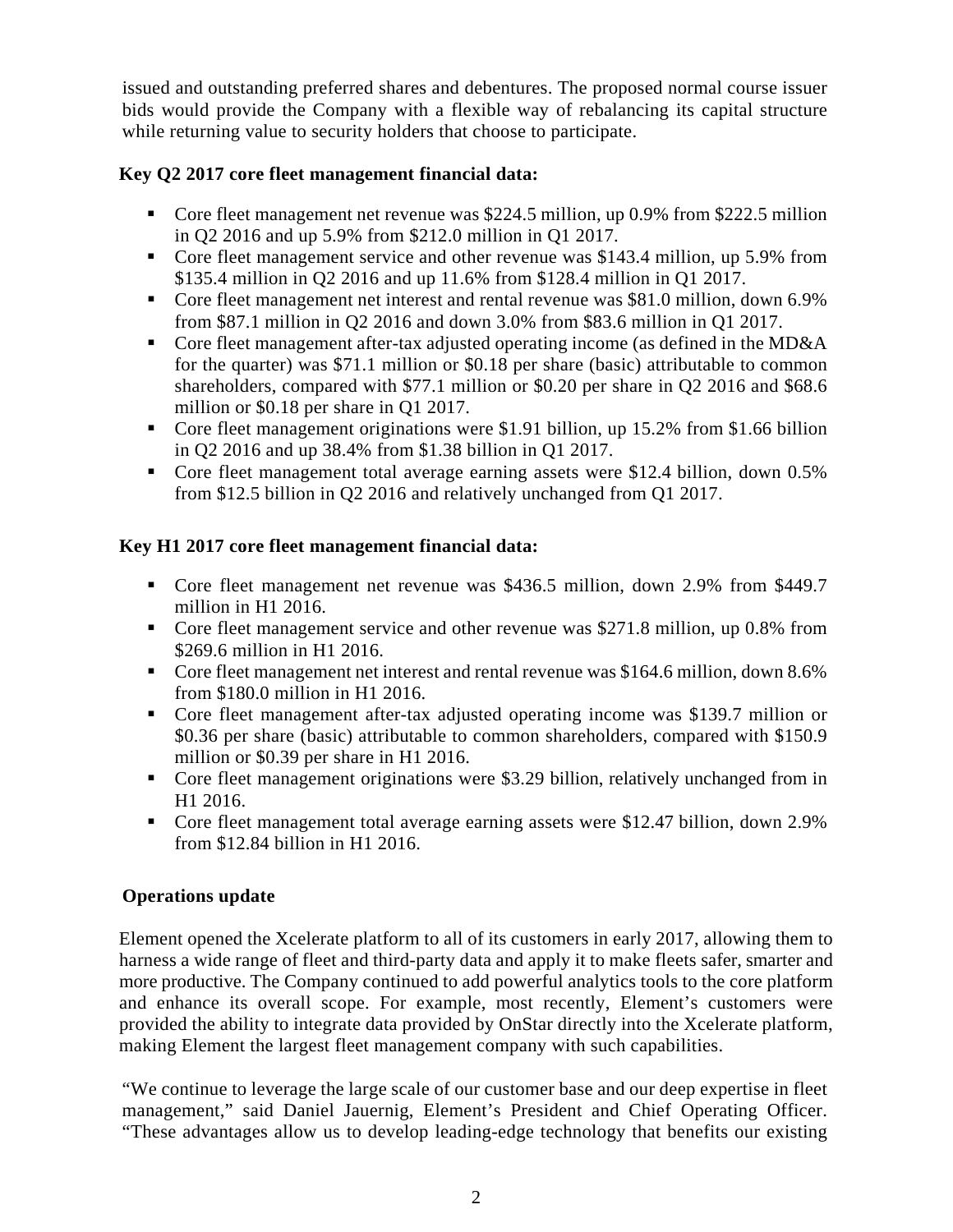customers and helps us to win even more business with increased penetration of our comprehensive suite of fleet management solutions."

#### **Non-core assets**

Non-core assets represented approximately 8% of Element's assets and included those assets listed in the table below.

| Category                                          | <b>Description</b>                                                                                                | <b>Total</b><br><b>Assets</b> |
|---------------------------------------------------|-------------------------------------------------------------------------------------------------------------------|-------------------------------|
| 19th Capital Group LLC                            | Senior term loans (A&B) and revolver equipment loan                                                               | \$824.5                       |
| 19th Capital Group LLC                            | Equity ownership (49.99%)                                                                                         | \$81.4                        |
| <b>ECAF I Holding Ltd</b>                         | 32.5% interest in ECAF Holdings Ltd., an indirect owner of<br>ECAF I Ltd., an issuer of rated pooled-aircraft ABS | \$131.5                       |
| <b>Rail Notes</b>                                 | 100% of the 2016 - Class B notes of Element Rail Leasing LLP                                                      | \$30.2                        |
| New Zealand Equipment<br><b>Finance Portfolio</b> | Portfolio of various vehicles and equipment                                                                       | \$48.6                        |
| <b>Heavy Duty Truck Portfolio</b>                 | Portfolio of Class 8 tractors and trailers in the U.S.                                                            | \$227.1                       |
| <b>Total</b>                                      |                                                                                                                   | \$1,343.3                     |

Overall, net revenue for Non-Core operations was \$23.0 million in Q2 2017, a decline of 13.9% from \$26.8 million in Q2 2016. For H1 2017, net revenue was \$49.5 million, a decrease of 28.7% compared to \$69.5 million in H1 2016.

Service and other revenue within this segment was primarily related to fees delivered in connection with a range of services provided to non-fleet customers. By nature of the various commercial arrangements, such fees are not recurring in nature and will fluctuate over time.

Net interest and rental revenue declined in both Q2 2017 and H1 2017 from a year earlier primarily due to the run-off nature of the equipment finance portfolio in New Zealand, which was acquired as part of the GE Fleet transaction, as well as due to the structure of the 19<sup>th</sup> Capital Group LLC joint venture.

## **Update on the non-core 19th Capital Group LLC joint venture**

In Q2 2017, Element recorded a loss of \$10.9 million before tax from its interest in the noncore 19th Capital Group LLC joint venture. This operating loss comprised of \$8.2 million in operating losses and the remaining \$2.7 million was related to losses on sale of equipment during the quarter. For H1 2017, the operating loss before tax was \$21.1 million.

In addition, the Company recorded a \$30 million reserve against certain assets of the joint venture, which also serves to reduce the carrying value of its equity stake in the joint venture, to allow for increased flexibility for the joint venture to execute on a refreshed strategic plan. This includes increasing the focus on the movement of units to small corporate fleets, expediting the sale or trade-in of certain units, and optimizing the size and composition of the fleet to improve overall efficiency. The Company anticipates that these actions will serve to right-size the operating fleet, increase utilization rates, and improve Element's cash flows through the operation of newer and more efficient vehicles.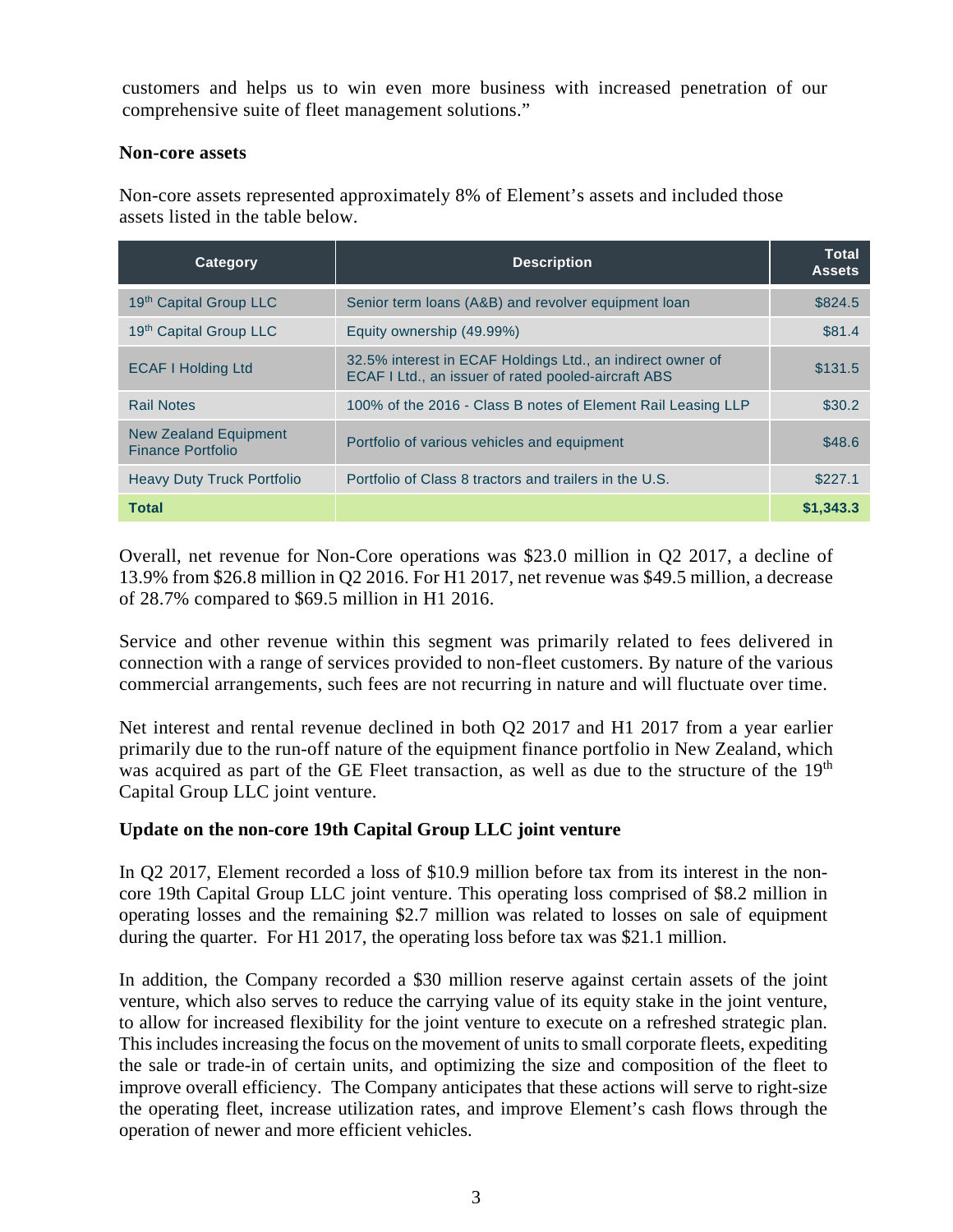#### **Normal course issuer bids for preferred shares and debentures**

If the TSX accepts Element's notice of intention to commence normal course issuer bids for each series of its issued and outstanding preferred shares and debentures, the Company would be permitted to repurchase for cancellation, at its discretion during the 12 months following such acceptance, up to 10% of the "public float" (calculated in accordance with the rules of the TSX) of each series of its issued and outstanding preferred shares and debentures.

All purchases under such normal course issuer bids will be made on the open market or as otherwise permitted subject to the terms and limitations to be applicable to each bid. The actual number of securities, if any, that may be repurchased under each bid, and the timing of any such repurchases, will be determined by Element, subject to the limitations imposed by the TSX. There cannot be any assurance as to how many securities, if any, will ultimately be acquired by Element under each bid.

### **Dividends declared**

The Company's Board of Directors has authorized and declared a quarterly dividend of \$0.075 per outstanding common share of Element for the third quarter of 2017. The dividend will be paid on October 16, 2017 to shareholders of record as at the close of business on September 29, 2017. These dividends are designated to be eligible dividends for purposes of section 89(1) of the Income Tax Act (Canada).

The Company's Board of Directors also declared the following dividends on Element's preferred shares:

- A quarterly dividend of \$0.41250 per outstanding Cumulative 5-Year Rate Reset Preferred Share, Series A (TSX: EFN.PR.A) payable on September 29, 2017 to shareholders of record as at the close of business on September 15, 2017. The dividend payment is for the quarterly period up to but excluding September 30, 2017.
- A quarterly dividend of \$0.40625 per outstanding Cumulative 5-Year Rate Reset Preferred Share, Series C (TSX: EFN.PR.C) payable on September 29, 2017 to shareholders of record as at the close of business on September 15, 2017. The dividend payment is for the quarterly period up to but excluding September 30, 2017.
- A quarterly dividend of \$0.40000 per outstanding Cumulative 5-Year Rate Reset Preferred Share, Series E (TSX: EFN.PR.E) payable on September 29, 2017 to shareholders of record as at the close of business on September 15, 2017. The dividend payment is for the quarterly period up to but excluding September 30, 2017.
- A quarterly dividend of \$0.40625 per outstanding Cumulative 5-Year Rate Reset Preferred Share, Series G (TSX: EFN.PR.G) payable on September 29, 2017 to shareholders of record as at the close of business on September 15, 2017. The dividend payment is for the quarterly period up to but excluding September 30, 2017.
- A quarterly dividend of \$0.58288 per outstanding Cumulative 5-Year Minimum Rate Reset Preferred Share, Series I (TSX: EFN.PR.I) payable on October 2, 2017 to shareholders of record as at the close of business on September 15, 2017. The dividend payment is for the period from and including the date of issue up to but excluding September 30, 2017.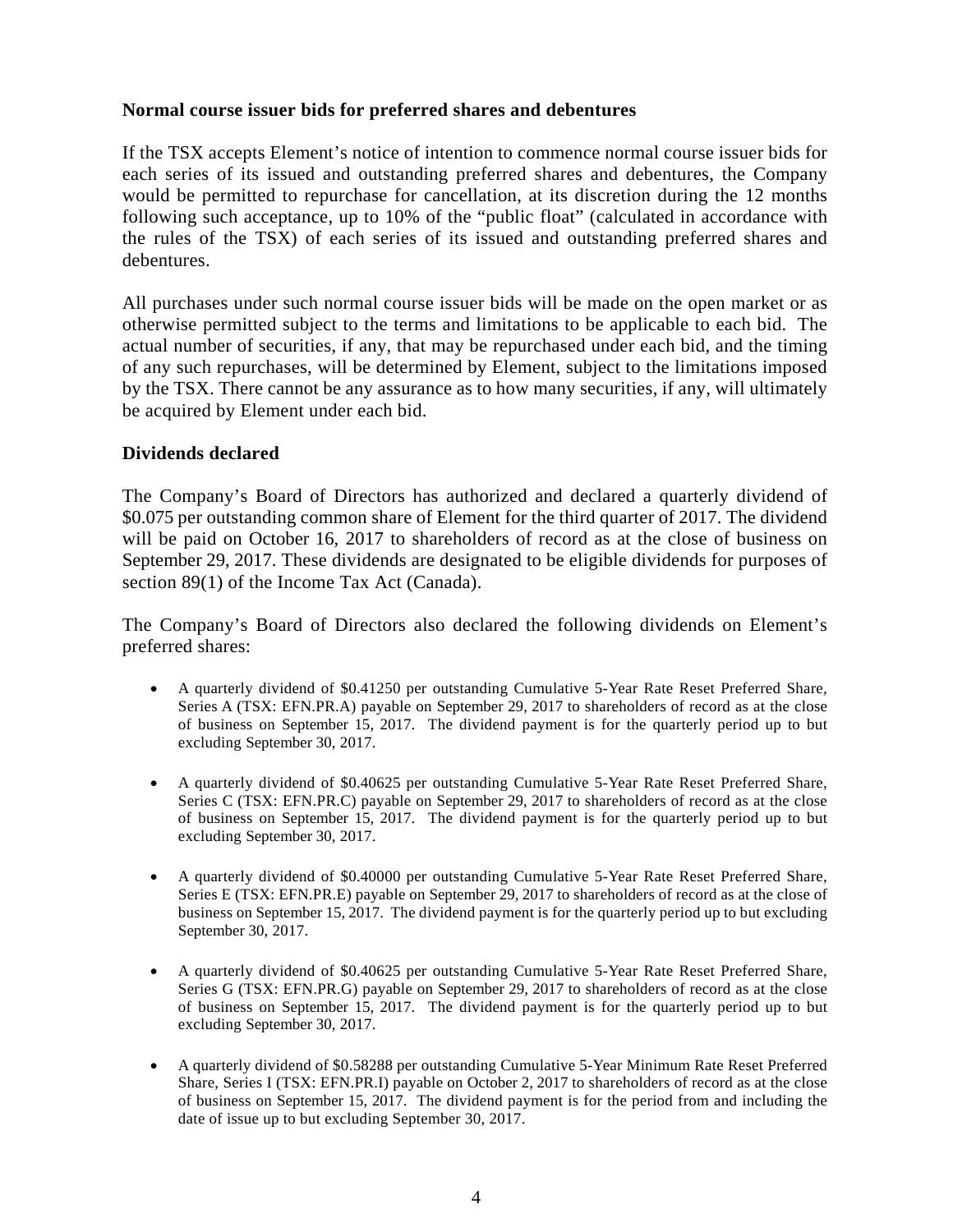These dividends are designated to be eligible dividends for purposes of section 89(1) of the Income Tax Act (Canada).

# **Conference call**

A conference call to discuss the results with analysts will be held on Thursday, August 10, 2017 at 9:00 a.m. Eastern Time. The conference call may be accessed by dialing the following numbers:

- North America Toll-Free: 1-800-806-5484
- Local: 416-340-2217
- International dial-in numbers: <https://www.confsolutions.ca/ILT?oss=7P1R8008065484>
- Passcode 1351565#

A series of presentation slides will be referenced by management during the conference call. These slides will be available on the Company's website in advance of the call and may be accessed at [https://www.elementfleet.com/about-us/investor-relations/presentations.](https://www.elementfleet.com/about-us/investor-relations/presentations)

The call will be recorded and may be accessed until September 30, 2017 by dialing 1-800- 408-3053 or 905-694-9451 and entering the pass code 1773671#.

## **Non-IFRS Measures**

The Company's unaudited interim condensed consolidated financial statements have been prepared in accordance with International Financial Reporting Standards ("IFRS") as issued by the International Accounting Standards Board ("IASB") and the accounting policies we adopted in accordance with IFRS.

The Company believes that certain Non-IFRS Measures can be useful to investors because they provide a means by which investors can evaluate the Company's underlying key drivers and operating performance of the business, exclusive of certain adjustments and activities that investors may consider to be unrelated to the underlying economic performance of the business of a given period. Throughout this Press Release, management used a number of terms and ratios which do not have a standardized meaning under IFRS and are unlikely to be comparable to similar measures presented by other organizations. A full description of these measures can be found in the Management Discussion & Analysis that accompanies the financial statements for the quarter ended June 30, 2017.

Element's unaudited interim condensed financial statements and related management discussion and analysis as at and for the three-month period ended June 30, 2017 have been filed on SEDAR [\(www.sedar.com\).](http://www.sedar.com)/)

## **About Element Fleet Management Corp.**

Element Fleet Management (TSX: EFN) is a leading global fleet management company, providing world-class management services and financing for commercial vehicle and equipment fleets. Element's suite of fleet management services span the total fleet lifecycle, from acquisition and financing to program management and remarketing – helping customers optimize performance and improve productivity. For more information, visit [www.elementfleet.com.](http://www.elementfleet.com/)